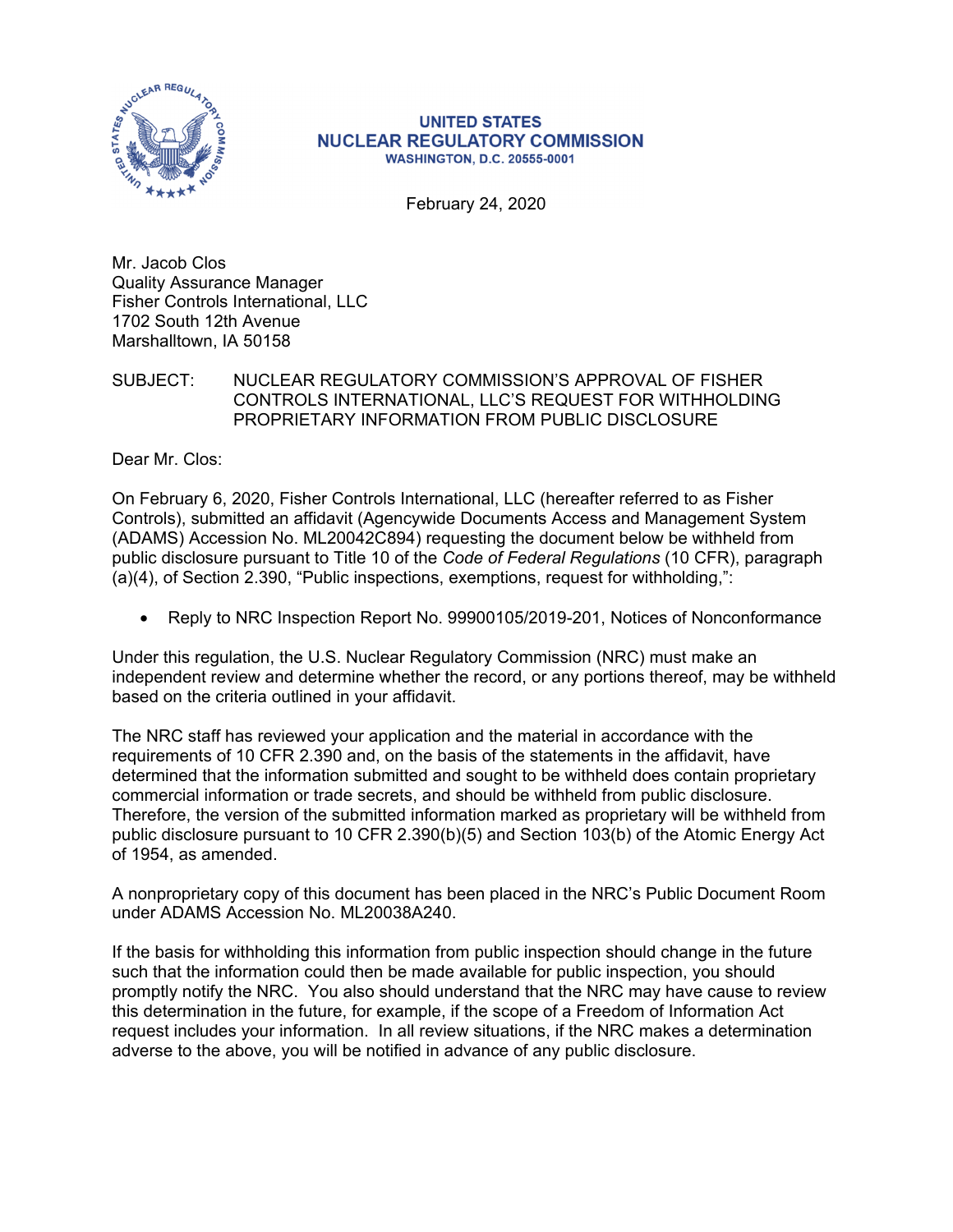Please contact Mr. Yamir Diaz-Castillo at 301-415-2228, or via electronic mail at Yamir.Diaz-Castillo@nrc.gov, if you have any questions or need assistance regarding this matter.

Sincerely,

Kerri A. Kavanagh, Chief **/RA/ Pail Prescott for**  Quality Assurance and Vendor Inspection Branch Division of Reactor Oversight Office of Nuclear Reactor Regulation

Docket No.: 99900105

EPID No.: I-2019-201-0064